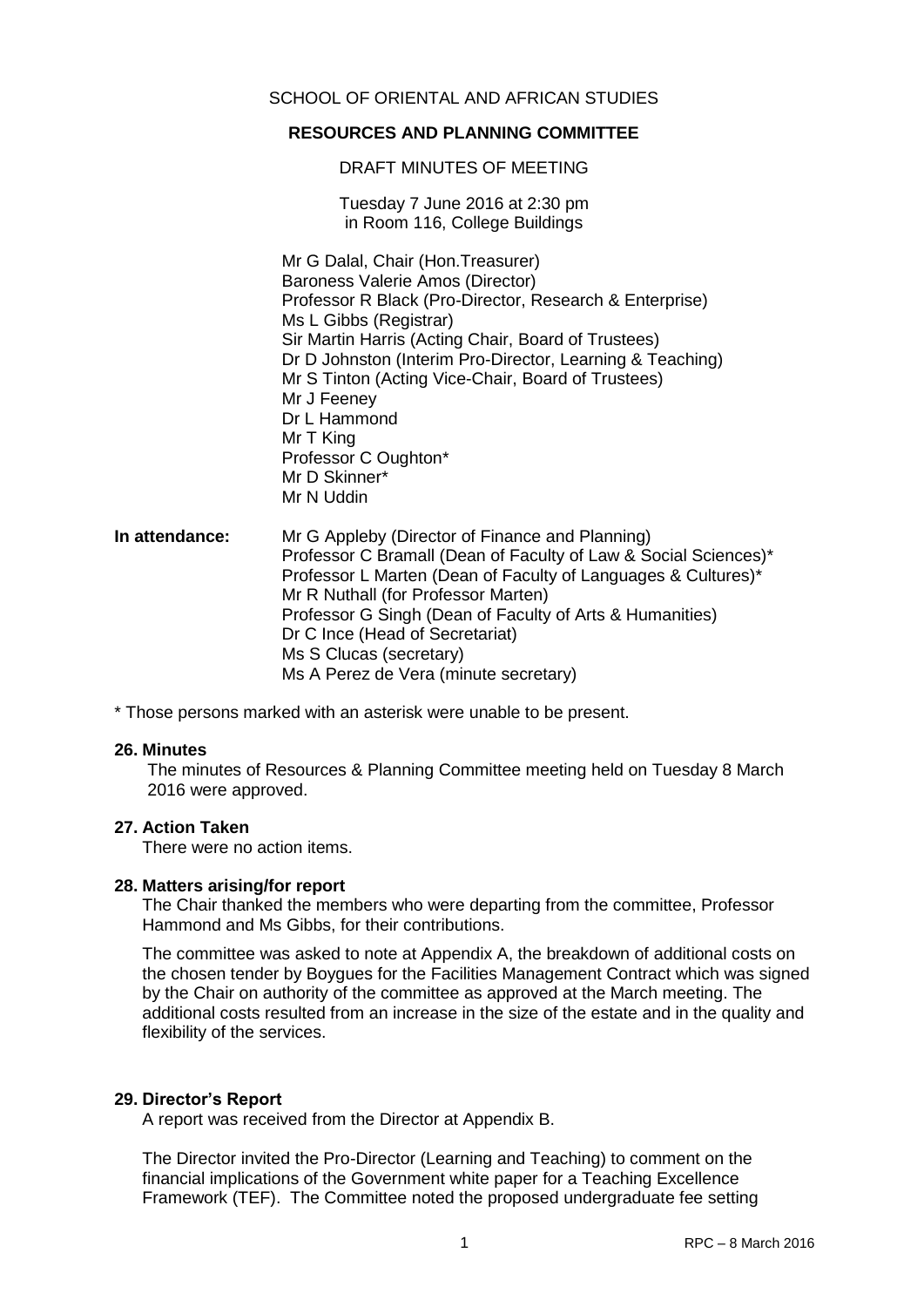scheme will be phased in over four years: the first three operating at institution-level, and subiect to a pilot study in the third year, the fourth year of fee setting may occur at the subject level. All institutes have the possibility of introducing a 2.8% increase in home UG fees in the first year. For SOAS this would increase income by £610k, of which about 30% would be allocated to Widening Participation requirements, resulting in a net increase of around £440k per annum. Further increases in fees in the second and subsequent years would depend on specifically named TEF measures, such as Student Satisfaction returns in NSS, and HESA verified retention rates. The committee noted that SOAS has already initiated interventions to improve the return rates in both areas.

A further report on the impact of UCU industrial action on exam results was received. The committee noted that action would be taken to minimise the disruption, although the loss of external examiners did tend to cluster more in some Departments/Faculties than others. Priority will be given to ensure graduating students and Language Year Abroad students receive finalised grades first.

#### **30. Student Admissions**

A report was received from the Head of Planning at Appendix C with an update on student enrolment numbers for the current session (2016/17).

The Committee noted that while the number of applications, offers, and acceptances are all higher than at the same time last year, the proportion of acceptances to offers/applications is lower than in previous years. It is difficult to judge whether planned interventions by admissions and recruitment have accelerated the conversion rates or whether the impact of events from last year's protests, changes in the league tables, or more competitive HEI tariffs were likely to have contributed to the anticipated change. More accurate figures will be available at the student decision point at the end of June.

The committee considered the trade-off between maintaining quality within programmes with the need to maintain solvency. It was noted that a school-wide drop in the tariff by 1-2 points would still not meet the currently anticipated shortfall to target. As the performances differ at the subject level, where some departments look to meet target and others not, the School would be pursuing a differential tariff strategy for clearing. This would be more useful for high-demand areas such as Law and Politics, and would reflect work being done at the subject/department level for the curriculum stream of the SOAS sustainability program. The Committee noted that History and Economics were being piloted in the review, and that further discussion about clearing strategies were planned for the next Board of Trustees meeting.

### **31. Budget**

A report was received from the Director of Finance and Planning at Appendix D outlining the Revenue Budgets for 2016/7. A budgeted rise in income (2.9%) has largely been offset with increases in operating expenditure (1.6%) and the increase in depreciation charge. The budgeted deficit (before restructuring costs) remained in line with 2015-16 at £1.57m.

Items of note in the budget include a loss of HEFCE teaching grant specialist funding, with the only specialist funding to remain now being that for the library. There was also a loss of two Postgraduate support schemes, largely funding scholarships and bursaries, which have now been replaced by a loan scheme for master's students. There is a projected increase in academic fees, in line with projected UG growth and the conservative targets set for PGT students, although the latter is notoriously difficult to predict. Consequently, a contingency of £850k (1.5%) of target fee income has been allocated to offset any shortfall in income resulting from a failure to meet recruitment targets. This will be released after enrolment if there is a shortfall. The main increase in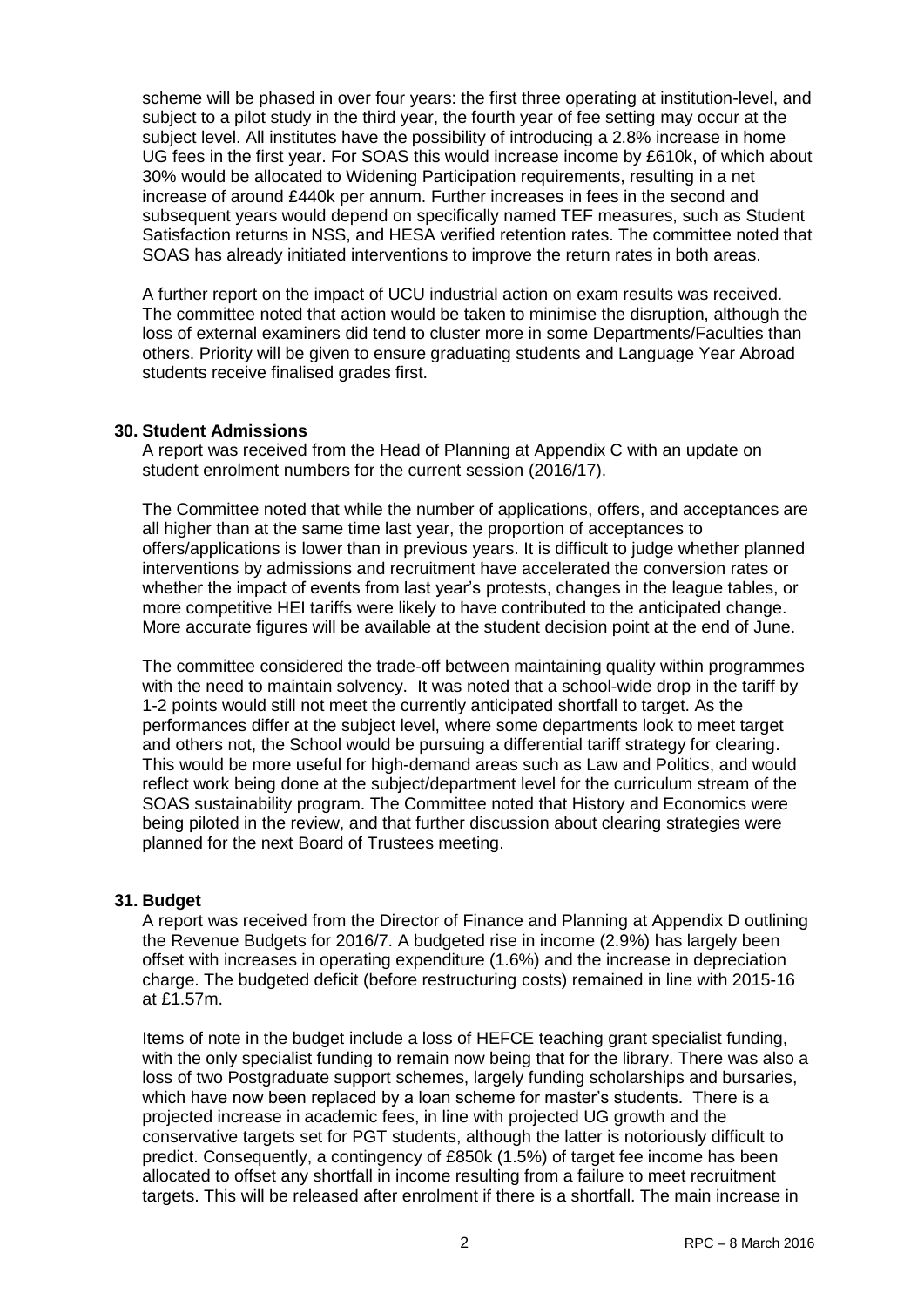operating expenses stems from an increase in space (including maintaining Vernon Square) and an increase in conditions for facilities management.

The Committee noted that the current draft budget does not include the adjustments arising from the implementation of the new Financial Reporting Standard (FRS) 102, which will provide some volatility to the reported surplus/deficit that will require a reevaluation of how financial targets are expressed. Exclusion at this stage allows for consideration of the budgeted financial position on an understood historically consistent basis.

The Committee **approved** the budget for recommendation to Board of Trustees.

#### **32. Financial Forecasts 2015/16-2018/19**

A report was received from the Director of Finance and Planning at Appendix E outlining the revised financial forecasts, following updates to the budget, recent staff cost forecasts, and assumptions in the financial sustainability plans.

The Committee noted that on the basis of these assumptions, the School will continue in deficit of £2.2m (£1.6m excluding severance costs) in 2016/17, before recovering surpluses of £1.4m and £1.6m in 2017/18 and 2018/19 respectively. However, there are still currently undefined savings within the sustainability plans which encompass a shortfall of £2.7m (Faculties) and £3.2m in total. Work is continuing, particularly within L&C and A&H to identify further savings and income generating opportunities to address this.

It was noted that this position was largely attributable to the accumulated costs of expenses on staff against flat-lining recruitment numbers and loss of quality students to competitors within a changing market. However, the Committee **agreed** that the forecast should remain cautious and not presume any increase in home fees resulting from the outcome of the TEF white paper. Instead, this has been included as a sensitivity analysis within the paper.

The committee also considered additional external impacts on the forecast, such as the outcome of the EU Referendum and what options EU students might consider in continuing to study at SOAS.

It was noted that staff savings still required £4.36m to meet target, with savings to date mostly being through early staff departures as well as through voluntary severance. The committee noted that there were still some more voluntary severance cases to review which should bring the amount saved close to the target, but that the current Financial Sustainability Plan would only deliver partial savings for the targets set, and that more was needed to reach the School's goals. Consequently, a  $6<sup>th</sup>$  strand had been added to the Sustainability Plan to review Academic Department structures, with several options being considered and a decision expected by the end of the calendar year to be implemented by the start of the 17/18 Academic year.

The Committee noted that the forecast was consistent with past levels of maintaining infrastructure and included aspirational spending plans for capital projects (£75m) which rely on investment and endowment support for financing. It was noted, however, that net liquidity would drop below 30 days (for 2017-18 and 2018-19), and particularly in some of the sensitivity analyses, it would be necessary to take further action, such as delaying less important capital projects and/or achieving further staff costs and operating cost efficiencies to address this.

The Committee considered that there were four key factors impacting the success of SOAS' financial sustainability: clarity/quality of offerings through the curriculum review,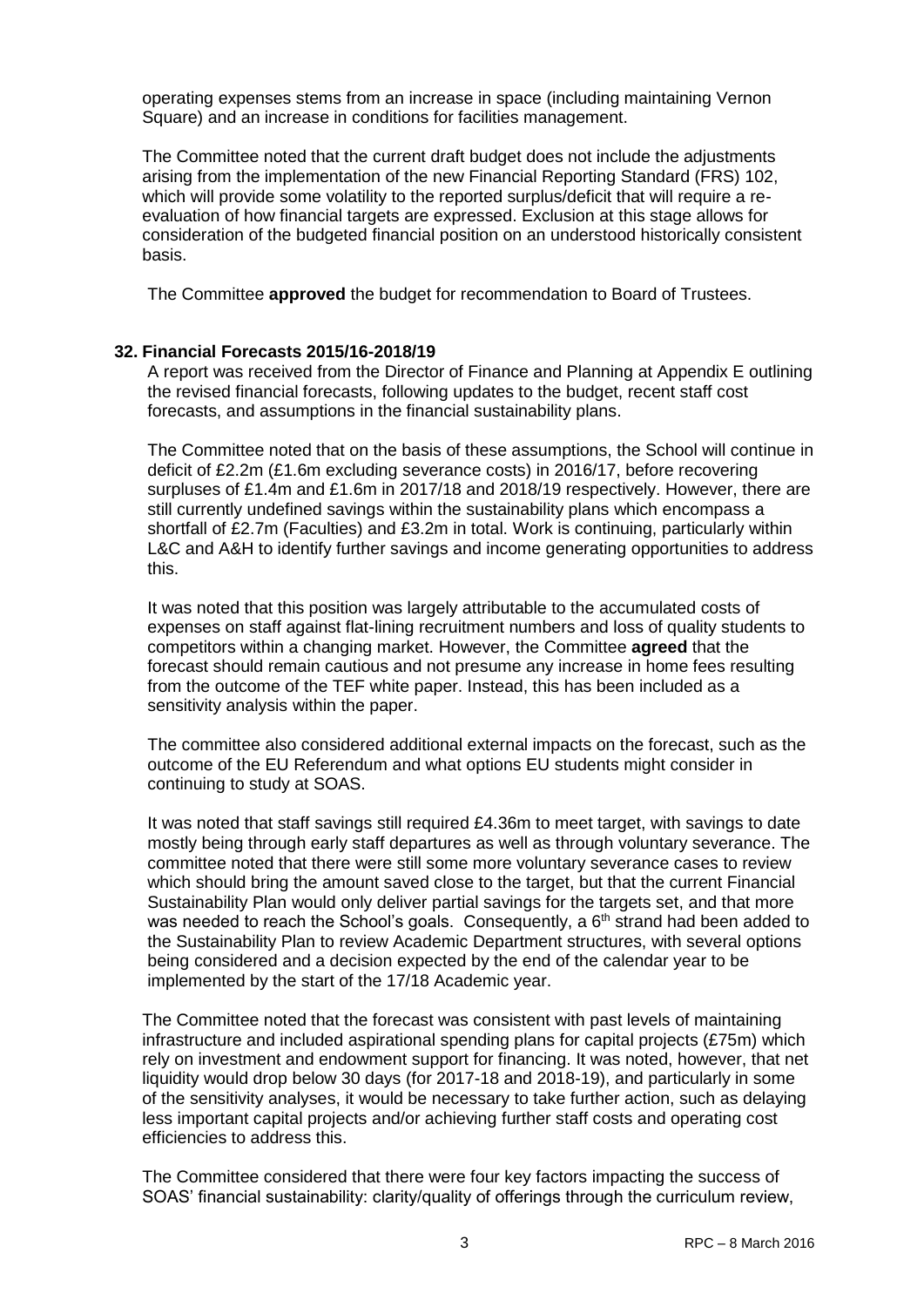improved patterns in student recruitment and satisfaction, workforce realignment through options to restructure, and overall management of cost base. These were considered the vital triggers for managing the school's revenue and costs over the next two years.

The Committee **approved** the forecast, including the proposed capital projects (excluding ICT) for recommendation to Board of Trustees.

#### **33. Professional Services Plan**

A report was received from the Registrar at Appendix F. The plan continues the path already identified in the Financial Sustainability Plan in delivering a £300,000 contribution in savings in addition to the £500,000 in savings taken this financial year. This maintains the approach of only funding investments once savings have been identified, with these mostly anticipated in LIS. The Committee noted that in delivering savings there were also opportunities to liaise further with the Student Union on improving the student experience.

The Committee **approved** the plan for recommendation to Board of Trustees.

#### **34. Co-President, Student Union**

The Committee received a report from the student representative at Appendix G expanding on earlier papers from the Students' Union on funding a fourth Sabbatical Officer (Equality and Liberation).

The Committee noted that given the impending introduction of the Teaching Excellence Framework (TEF) and its greater stress on Equality & Diversity, Inclusion, and Access, it was considered timely to re-submit the proposal. The paper outlined the value of the added position in maintaining standards that SOAS' students expected with current student-staff ratios, and its ability to deliver a quality of service that could contribute to better retention and league table performance. The position was funded for this year by the Student Union, but School funding was being sought to continue the role. The question was raised of whether the role demanded duties for which the incumbent was not specifically trained, and whether continued funding by the school could be better spent on professional welfare support to meet this need.

The Committee agreed that the amount being requested (£30,000) be ring-fenced for forthcoming years, and following an evaluation of the current position at year's ended, it would be at the Registrar's discretion to determine which option would best be served moving forward within the larger sustainability context.

### **35. Estates Capital Projects**

A report was received specifying the Estates Capital Projects at Appendix H. The Committee noted that the amounts listed are aspirational targets and that the capital budget was outlined in Section 5, and incorporated in Annex A of the Budget at item 31.

The Committee **approved** the Estates Capital Projects for recommendation to Board of Trustees.

#### **36. Student Accommodation Strategy**

A report was received outlining the Student Accommodation Strategy at Appendix I. The paper summarised the initial steps for the School to meet its desired goal of providing accommodation to all first year and international students (around 3000 beds). The strategy is pitched at a horizon of 2020, with an anticipated review prior to this date.

The Committee noted the importance of providing a good student experience through improved relationships with existing providers and landlords as well as establishing new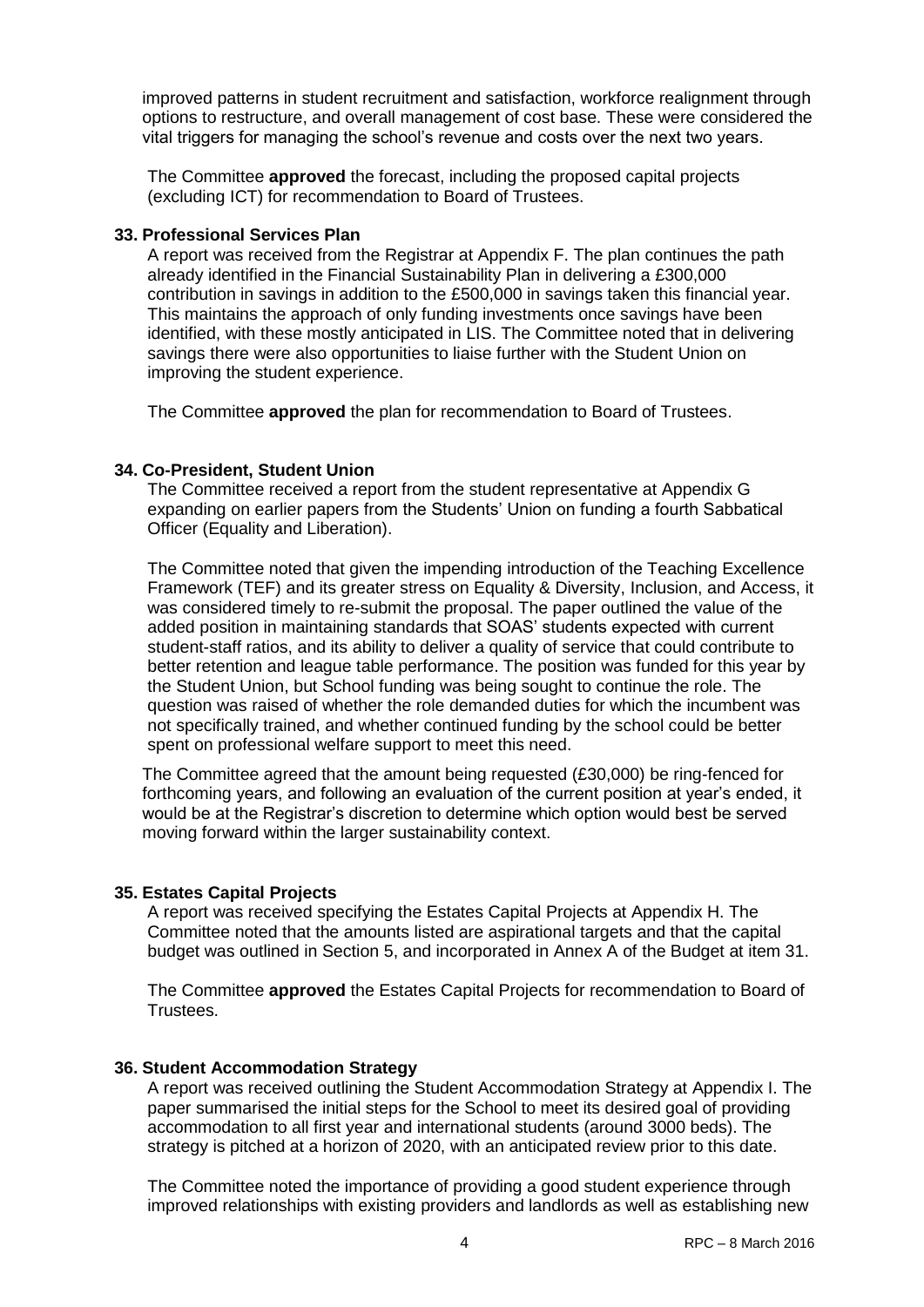relationships in order to lift the current number of beds (currently under 1000) to around 1500 initially. Although there is a higher risk in using external providers, an evaluation of this strategy was planned prior to continuing and exploring all possible options, including those for Vernon Square.

The Committee **approved** the strategy for recommendation to Board of Trustees.

### **37. Accelerated Investment Fund**

The Committee noted the current portfolio of programmes in the Accelerated Investment Fund at Appendix J. The paper summarised projects within each programme area of Student, Staff, and IT and included a summary of approved funding and expenditure to date.

## **38. Investment Advisory Panel**

The Committee noted the minutes of the meeting of the Investment Advisory Panel held on 8 March 2016 at Appendix H.

The Chair provided a brief update of the current status and readiness of the School for anticipated currency fluctuations resulting from the EU Referendum and US Presidential elections. The Committee noted that the IAP would add an additional meeting in October, aligning with RPC's four meetings, in order to provide feedback to RPC on any outcomes from these events.

### **39. Cash Position**

The Committee noted the reports on Capital, Debt, and Cash Flow at Appendices L and M.

### **40. Dates of Meetings in Next Session**

The Resources & Planning Committee meetings in the next session are scheduled for:

Tuesday 18 October, 2016 Tuesday 15 November, 2016 Tuesday 14 March, 2017 Tuesday 13 June, 2017

All meetings are scheduled for 2.30 p.m. and will be held in room 116 in the College Buildings, Russell Square.

### **RESERVED ITEMS**

There was no reserved business conducted at this meeting.